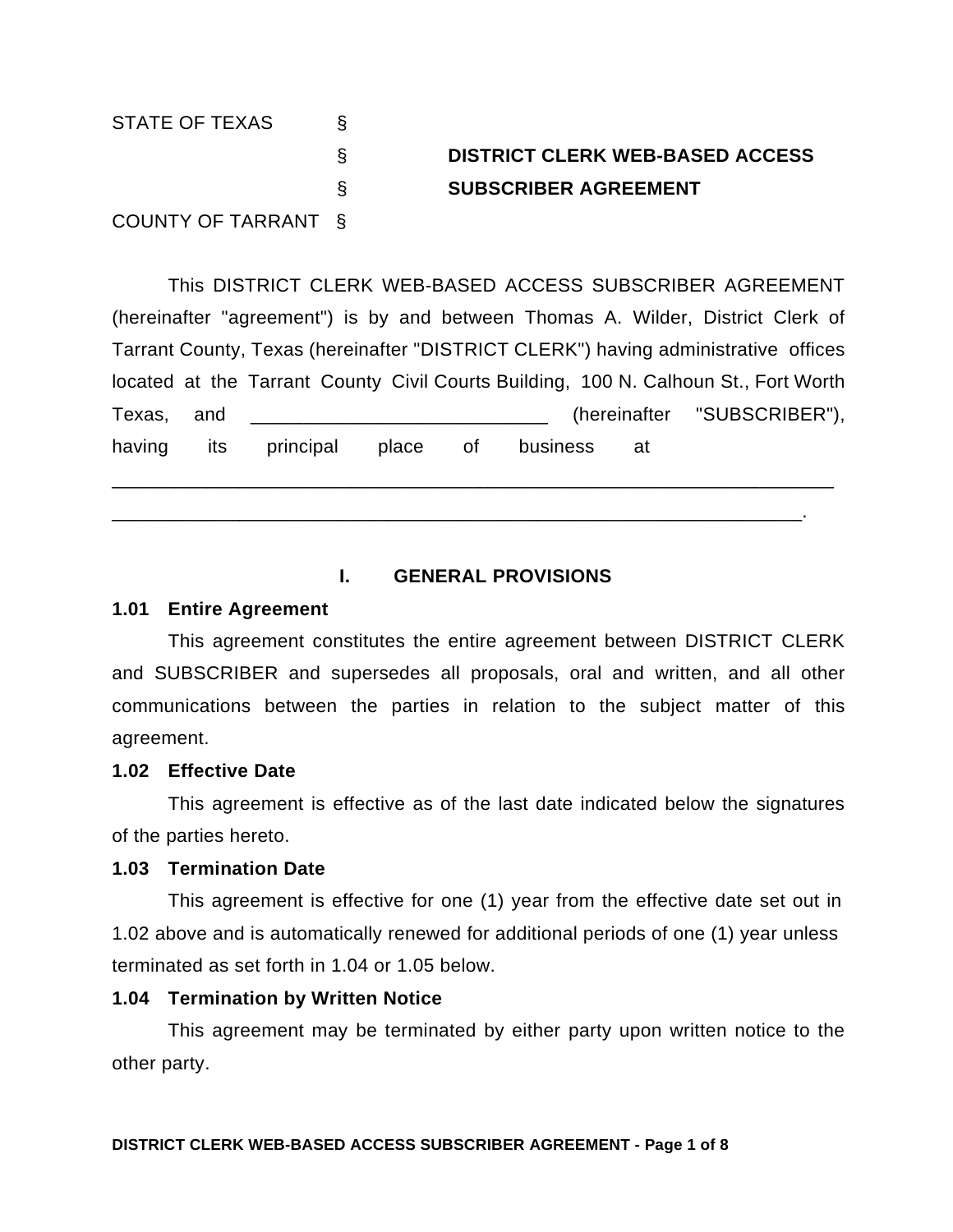#### **1.05 Automatic Termination**

This agreement may be terminated automatically (without notice) if SUBSCRIBER fails a) to pay any fees set out in this agreement, or b) to maintain sufficient funds in its account to pay all anticipated fees, or c) to follow the procedures for access to DISTRICT CLERK'S subscriber system.

#### **1.06 Type of Access**

SUBSCRIBER desires access to the following information:

- (a) District and County Court Criminal records;
- (b) District Court Civil records;
- (c) District Court Family records;
- (d) District Court Tax records; and
- (e) District Court imaged documents.

Certain information and/or records included in these categories may be unavailable as set out by law or court order.

## **1.07 Ownership of Information**

SUBSCRIBER agrees that much, if not all, of the information to be accessed through this agreement consists of records of the judiciary, and such records, including the format in which they are disclosed, are subject to the ultimate control of the judiciary and its custodians of records.

## **II. COST, BILLING AND PAYMENT**

## **2.01 Processing Fee**

SUBSCRIBER shall pay a \$50.00 non-refundable processing fee at the time this agreement is submitted to the DISTRICT CLERK.

## **2.02 Escrow Account**

SUBSCRIBER shall maintain an escrow account, to be administered by the DISTRICT CLERK, in an amount sufficient to cover the future month's usage (monthly charge) by SUBSCRIBER. When and if the escrow account reaches zero, SUBSCRIBER'S access is subject to termination by DISTRICT CLERK without notice to SUBSCRIBER.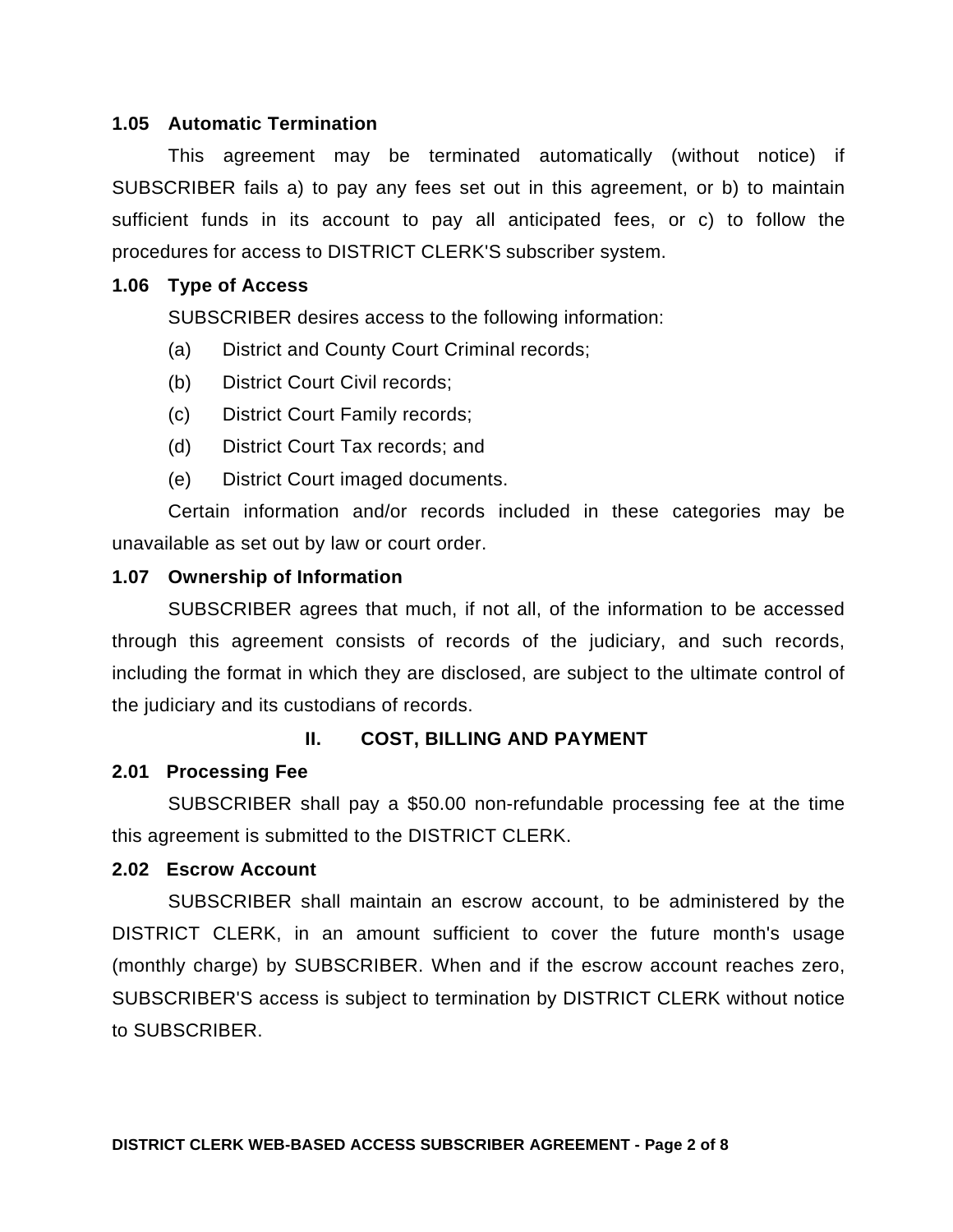#### **2.03 Escrow Fees**

SUBSCRIBER shall pay a monthly charge of \$35.00, which will be deducted from the escrow account as provided by 2.02 above.

### **2.04 Deposit**

SUBSCRIBER shall pay in advance two months of usage fees (totaling \$70.00), together with the processing fee described in 2.01, at the time this agreement is submitted to the DISTRICT CLERK.

#### **2.05 Change in Fees**

Subject to approval by the Tarrant County Commissioners Court, DISTRICT CLERK reserves the right to change the fees set forth in 2.02 and 2.03 above. In the event of a change, DISTRICT CLERK shall notify SUBSCRIBER prior to such a change. If SUBSCRIBER does not want to pay the new fees, SUBSCRIBER'S sole option is to terminate the agreement as set out in 1.04 above.

## **2.06 Time for Payment of Fees**

The processing and escrow fees must be paid at the time the agreement is signed, by cash or by check made payable to "Tarrant County District Clerk" and delivered to:

> TARRANT COUNTY DISTRICT CLERK 100 N. CALHOUN ST., 2<sup>ND</sup> Floor FORT WORTH, TEXAS 76196-0402 ATTN: OFFICE MANAGER

## **III. RESPONSIBILITIES OF SUBSCRIBER**

## **3.01 Laws**

SUBSCRIBER shall comply with the provisions of the manual governing use of the web-based access system.

#### **3.02 Payment of Fees**

SUBSCRIBER agrees that all fees set out in Section II above will be timely paid to DISTRICT CLERK.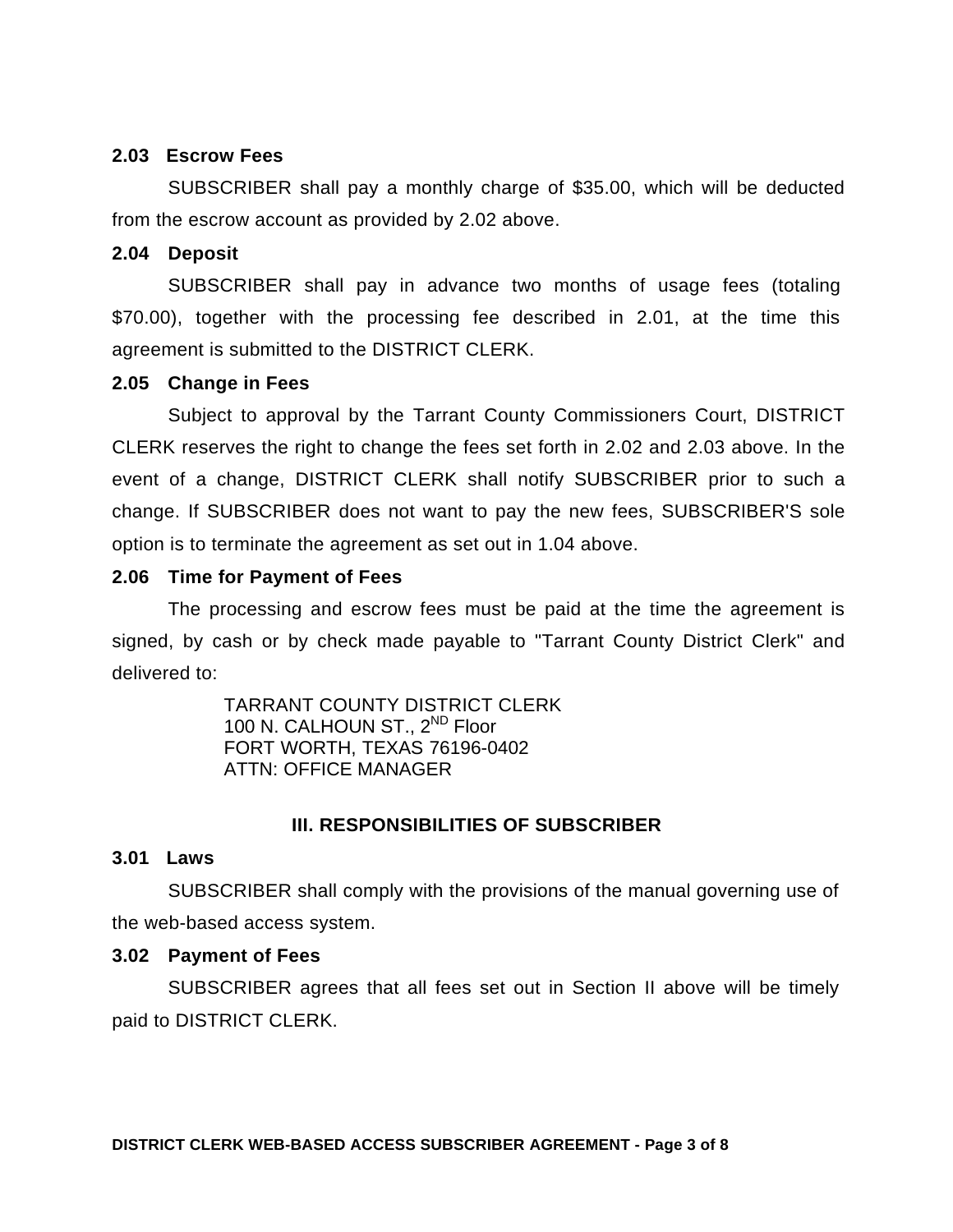#### **3.03 Maintenance of Escrow Account**

SUBSCRIBER agrees to maintain an escrow account with DISTRICT CLERK that contains an amount equal to or greater than the fees for the next month's charges.

#### **3.04 Equipment for Internet Access**

SUBSCRIBER shall provide internet access through either an internet service provider (ISP) or by other means.

#### **IV. Release from Liability**

SUBSCRIBER agrees that neither TARRANT COUNTY, TEXAS nor DISTRICT CLERK shall be liable or responsible for any damage, injury, or inconvenience to SUBSCRIBER or SUBSCRIBER'S clients, employees, or agents, as a result of SUBSCRIBER'S use of DISTRICT CLERK'S or TARRANT COUNTY computers. SUBSCRIBER agrees to indemnify and to hold TARRANT COUNTY, TEXAS, as well as DISTRICT CLERK, harmless from and assume all responsibility for damages occurring as a result of the use of DISTRICT CLERK'S computer(s).

#### **4.01 Equipment**

SUBSCRIBER shall provide all computer equipment necessary to effect connection to the internet and DISTRICT CLERK'S Web- Based Access System, including personal computer and printer. SUBSCRIBER shall be responsible for providing internet access. SUBSCRIBER shall be responsible for assuring the proper use, maintenance, and supervision of its equipment.

#### **4.02 Security System and Laws**

SUBSCRIBER acknowledges that TARRANT COUNTY, TEXAS and the DISTRICT CLERK employ a security system which is intended to prevent unauthorized persons from making use of the computer resources of TARRANT COUNTY, TEXAS and DISTRICT CLERK or gaining access to certain data which is stored on their computer systems. SUBSCRIBER agrees to not: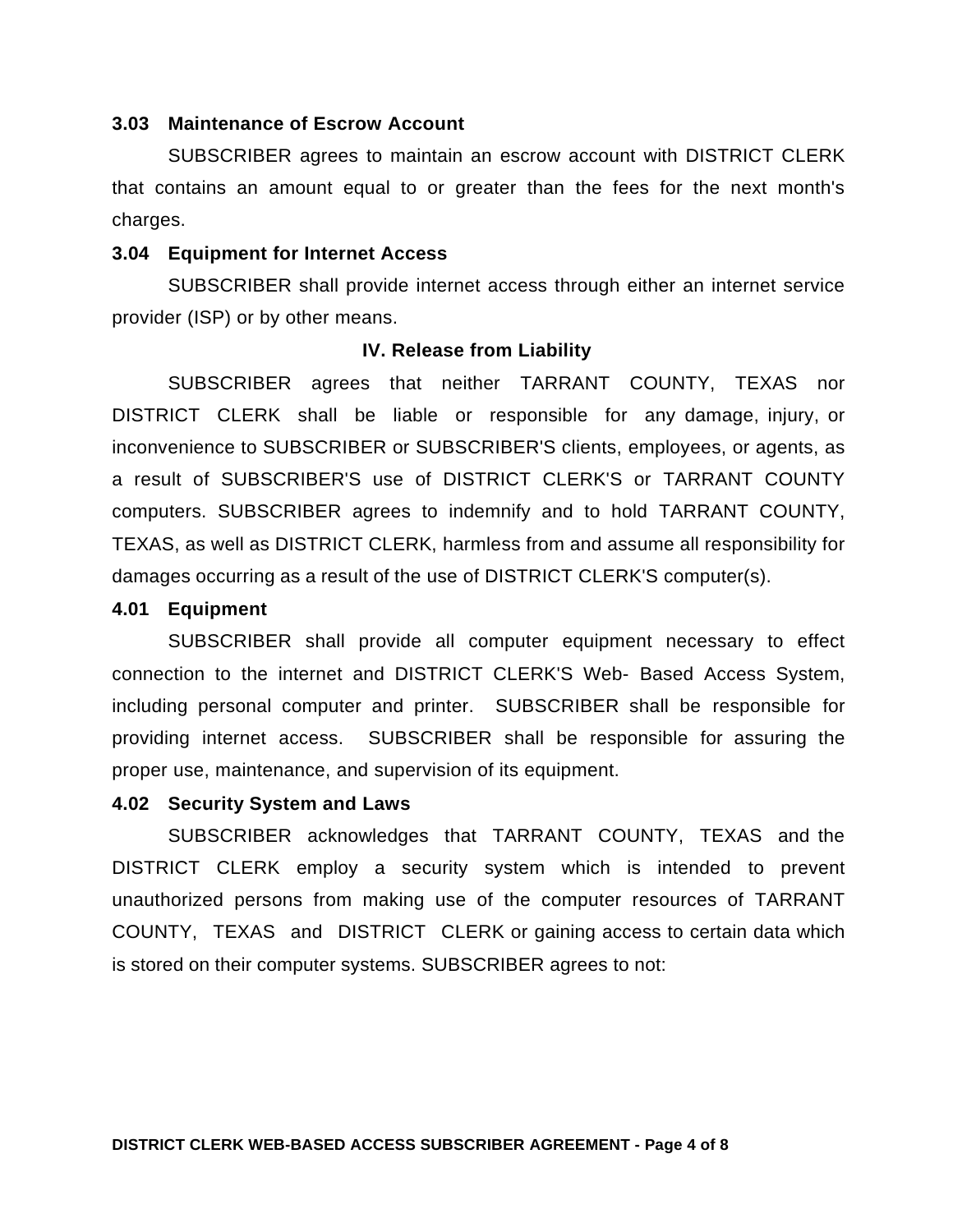- (a) Use TARRANT COUNTY, TEXAS' or DISTRICT CLERK'S computer resources without proper authorization;
- (b) Disclose Logon-ID and password or other details of the security plan to any person without the express consent of DISTRICT CLERK.
- (c) Alter, damage or destroy any data stored on the computer system; and,
- (d) Attempt to gain or to gain access to information TARRANT COUNTY, TEXAS or DISTRICT CLERK has deemed confidential in nature.

SUBSCRIBER agrees to abide by all federal and state laws which relate to the use of TARRANT COUNTY, TEXAS' and DISTRICT CLERK'S computers and the data stored therein.

## **4.03 Reliability of Information**

SUBSCRIBER understands and agrees that neither TARRANT COUNTY, TEXAS nor DISTRICT CLERK expressly or impliedly warrant that the information or data accessed by SUBSCRIBER is accurate or correct. SUBSCRIBER releases TARRANT COUNTY, TEXAS and DISTRICT CLERK from any and all liability and/or damages resulting from incorrect data or any other misinformation accessed from the computers and the computer records.

## **4.04 Inability to Access Information**

Neither DISTRICT CLERK nor TARRANT COUNTY shall be liable for SUBSCRIBER'S failure to access the DISTRICT CLERK'S Web-Based Access System. In the event SUBSCRIBER is unable to access the subscriber system, SUBSCRIBER'S sole and exclusive remedy shall be to terminate this agreement.

## **V. RESPONSIBILITIES OF DISTRICT CLERK**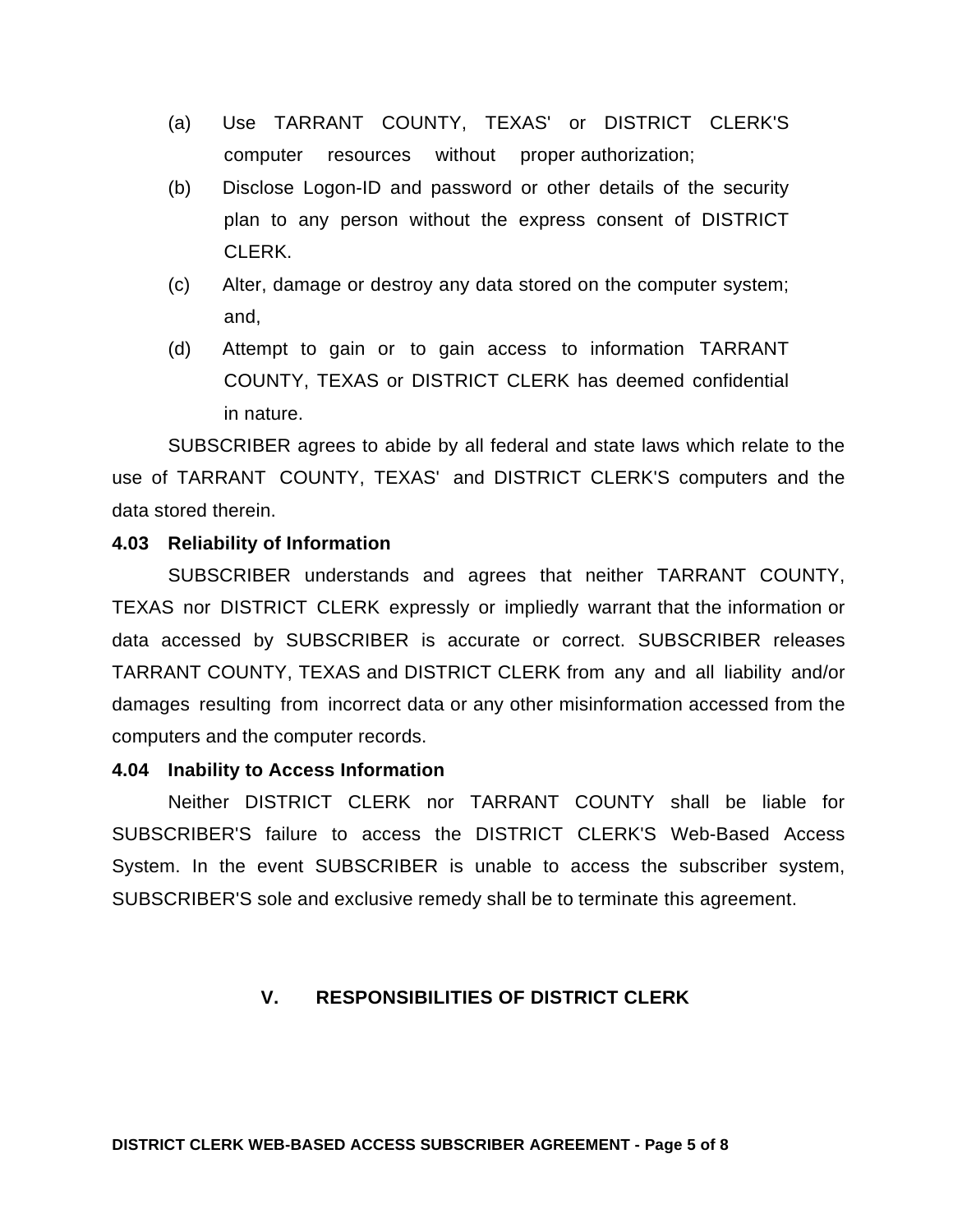#### **5.01 Statements**

DISTRICT CLERK agrees to send a monthly statement to SUBSCRIBER, via e-mail, which will reflect the charges deducted from the escrow account.

#### **5.02 Right to Modify**

DISTRICT CLERK reserves the right to add, modify, or delete information or format of information available to SUBSCRIBER.

#### **5.03 Return of Money**

Upon termination of the agreement, DISTRICT CLERK agrees to audit SUBSCRIBER'S account and to return to SUBSCRIBER any unused portion of the escrow account set out in 2.02 above. However, it is agreed that DISTRICT CLERK has no obligation to pay interest, if any, earned on such escrow fees.

## **VI. MISCELLANEOUS PROVISIONS**

#### **6.01 Assignment**

Neither party shall assign or subcontract this agreement, or any portions hereof, without the written consent of the other parties.

## **6.02 Applicable Law**

This agreement shall be governed by the laws of the State of Texas, and the parties agree that the place of performance of all obligations of this agreement is Tarrant County, Texas.

## **6.03 Notices**

Any notice and/or bills or invoices under this agreement shall be in writing and sent to the address of the party as follows:

\_\_\_\_\_\_\_\_\_\_\_\_\_\_\_\_\_\_\_\_\_\_\_\_\_\_\_\_\_\_\_\_

DISTRICT CLERK: TARRANT COUNTY DISTRICT CLERK 100 N. CALHOUN ST., 2<sup>ND</sup> Floor FORT WORTH, TEXAS 76196-0402 ATTN: OFFICE MANAGER

SUBSCRIBER:

**DISTRICT CLERK WEB-BASED ACCESS SUBSCRIBER AGREEMENT - Page 6 of 8**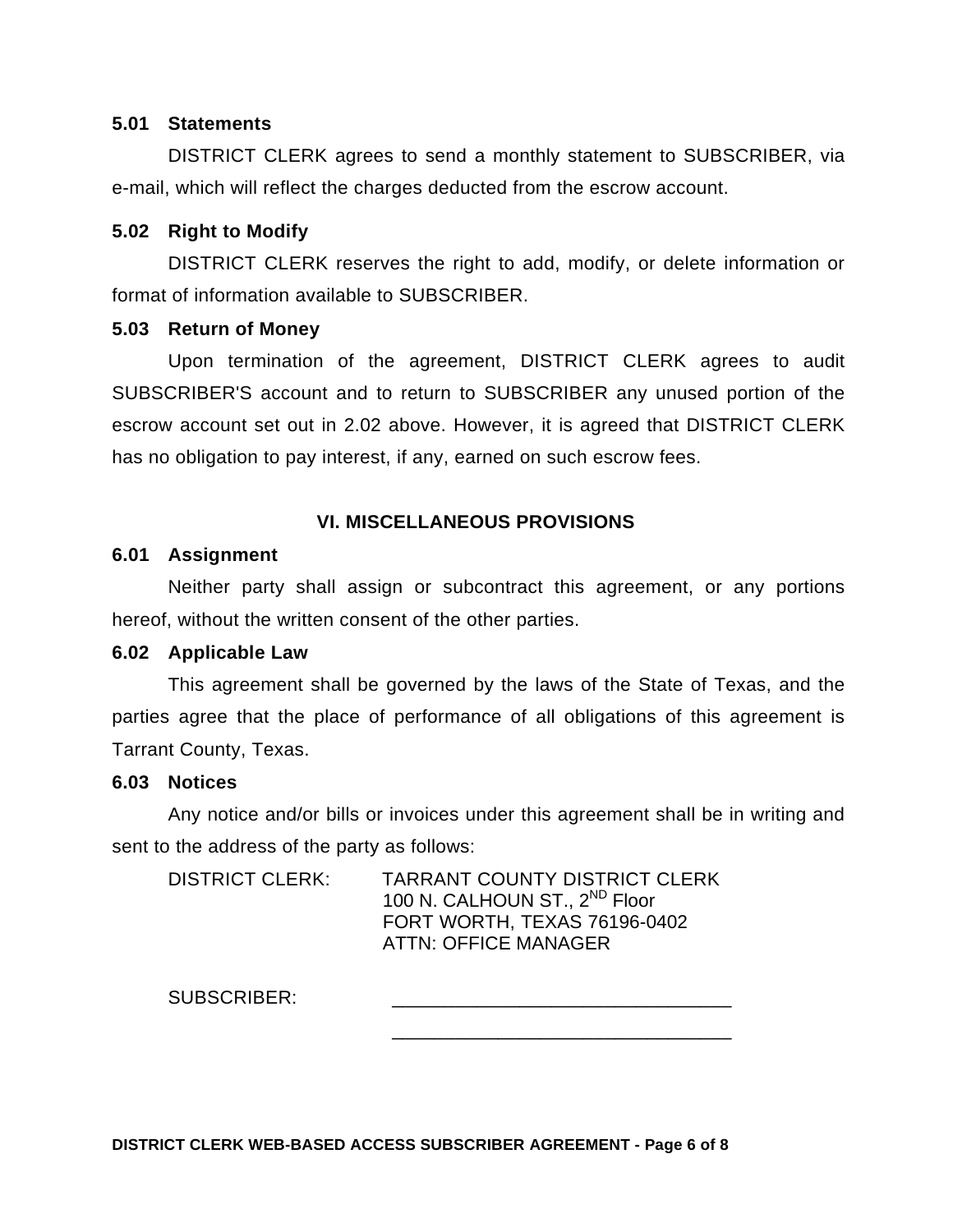#### **6.04 Severability**

The invalidity or unenforceability of any one or more phrases, sentences, clauses, paragraphs, or sections contained in this agreement shall not affect the validity or enforceability of the remaining portions of this agreement.

\_\_\_\_\_\_\_\_\_\_\_\_\_\_\_\_\_\_\_\_\_\_\_\_\_\_\_\_\_\_\_\_

\_\_\_\_\_\_\_\_\_\_\_\_\_\_\_\_\_\_\_\_\_\_\_\_\_\_\_\_\_\_\_\_

## **6.05 Authority of Parties**

Both DISTRICT CLERK and SUBSCRIBER, as well as the individuals signing on their behalf, agree that those individuals whose signatures appear below have full authority to sign on behalf of and bind the DISTRICT CLERK and SUBSCRIBER to all terms of this contract.

| <b>TARRANT COUNTY DISTRICT CLERK</b><br><b>THOMAS A. WILDER</b> |
|-----------------------------------------------------------------|
| BY:                                                             |
| TITLE: ________________________                                 |
| Fort Worth, TX 76196-0402                                       |
| TELEPHONE: (817) 212-7208                                       |
| DATE: ________________________                                  |
| <b>SUBSCRIBER</b>                                               |
|                                                                 |
| SIGNATURE: _______________________                              |
| TITLE:                                                          |
|                                                                 |
| TELEPHONE: _______________________                              |
|                                                                 |
|                                                                 |